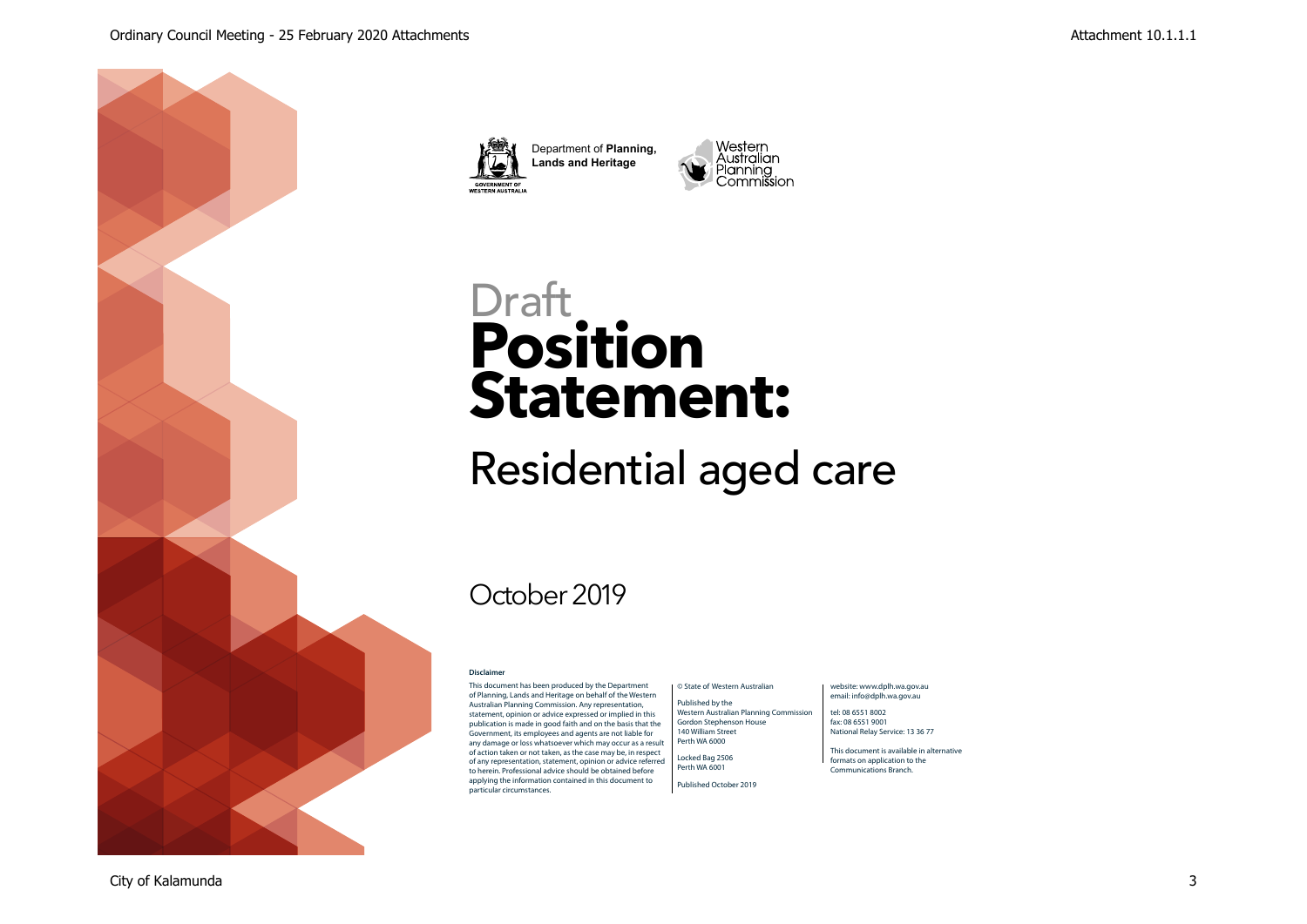

## **1. Policy intent**

This document outlines the Western Australian Planning Commission's (WAPC) interim requirements to support the consideration and provision of residential aged care within the local government planning framework in Western Australia. It seeks to remove planning process barriers and encourage the provision of an appropriate supply and diversity of residential aged care options by establishing a consistent, simplified and streamlined approvals framework supported by a strategically-led system. It is proposed to complement existing government policies and services for the

1

When reviewed and where relevant, the WAPC will support amendments to incorporate the statutory content from this Position Statement into the Planning and Development (Local Planning Schemes) Regulations 2015 as model or deemed

### **2. Residential aged care in Western Australia**

Our population is ageing at a faster rate than ever before. The number of older Australians will more than double in the next 40 years. At a State level, WA Tomorrow forecasts an 86 per cent increase in people aged over 85 by 2031. The challenges arising from this trend in population demographics is often recognised as one of the megatrends affecting global society.

An ageing population impacts on all aspects of community life, including the economy, and options to address these impacts are complex and multi-faceted. The implications of inadequate planning to support the needs of our ageing population are significant and include, but are not limited to, increased Federal and State government housing and health care services and associated funding, and increased costs to retrofit existing developments to accommodate aged persons' needs.

Within the State planning framework, State Planning Policy 7.3 Residential Design Codes Volume 1 (R-Codes) provides density bonuses to encourage greater provision of housing developed for aged or dependent persons. However, these provisions alone are not expected to meet the growing demand and changing

needs of the industry, including increased consumer desire for choice and flexibility to age in place and expectations in relation to lifestyle, entertainment options and affordability.

The growth in an ageing population, coupled with more complex needs due to increases in life expectancy and changing patterns of disease, will result in an increased demand for options that support a flexible transition from independent living to residential aged care.

Residential aged care facilities provide a range of care options and accommodation for older people who are unable to continue living independently in their own homes. The type of care provided ranges from personal care to assist with activities of daily living through to nursing care on a 24-hour basis. Flexible aged care delivery models that provide for transitioning needs are desirable for consumers and assist in creating a competitive and viable business product.

The provision of personal and/or nursing care within residential aged care facilities is what distinguishes this type of land use from other types of accommodation for the aged, such as retirement villages where residents live independently. Retirement villages are complexes of residential units or separate complexes of residential units on common land. They may be privately owned or owned by not-for-profit organisations.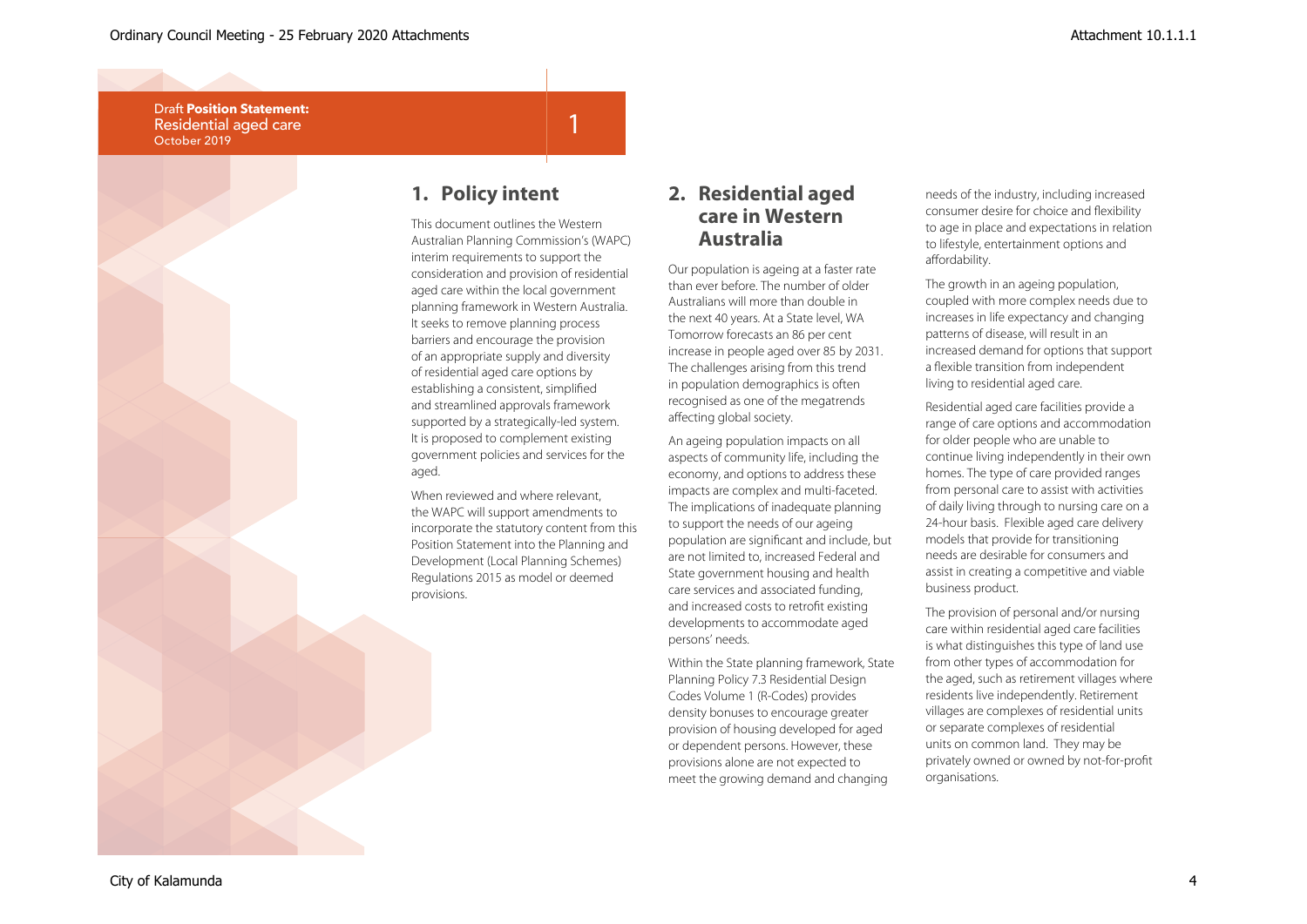A strategically-led planning system that incorporates appropriate incentives to encourage investment in the provision of aged persons' housing and residential aged care, is considered the key to facilitating a streamlined approval process and consistent decision-making.

## **3. Application of this policy**

2

This position statement applies to the preparation and assessment of local planning strategies, local planning schemes and local planning policies throughout Western Australia.

## **4. Policy objectives**

This position statement seeks to achieve:

- consistent strategic planning consideration of aged care needs in local planning/housing strategies
- consistent statutory planning guidance to standardise aged carerelated land-use definitions and zoning permissibility in local planning schemes.

All other inter-related issues that impact on seniors' housing, affordable housing and changes to the R-Codes are outside the scope of this position statement.

## **5. Policy measures**

**5.1 Strategic planning considerations**

#### **Local planning strategies and/or local housing strategies**

All local planning strategies and/or local housing strategies should consider, evaluate and provide for future aged care needs by incorporating a dedicated section within the strategy that details:

- existing and future projected demographic profiles for aged persons applying WAPC's WA Tomorrow data
- existing and future projected aged persons' housing and residential aged care needs across the municipality
- medium to long-term aged persons' housing and residential aged care (beds) provision targets aligned to projected future demand
- incentives intended to be outlined in local planning schemes, local planning policies and other long- term local government strategies to facilitate increased supply, including:
	- development-based incentives such as density, height and plot ratio bonuses
	- other mechanisms such as surplus land sales/lease/joint venture programs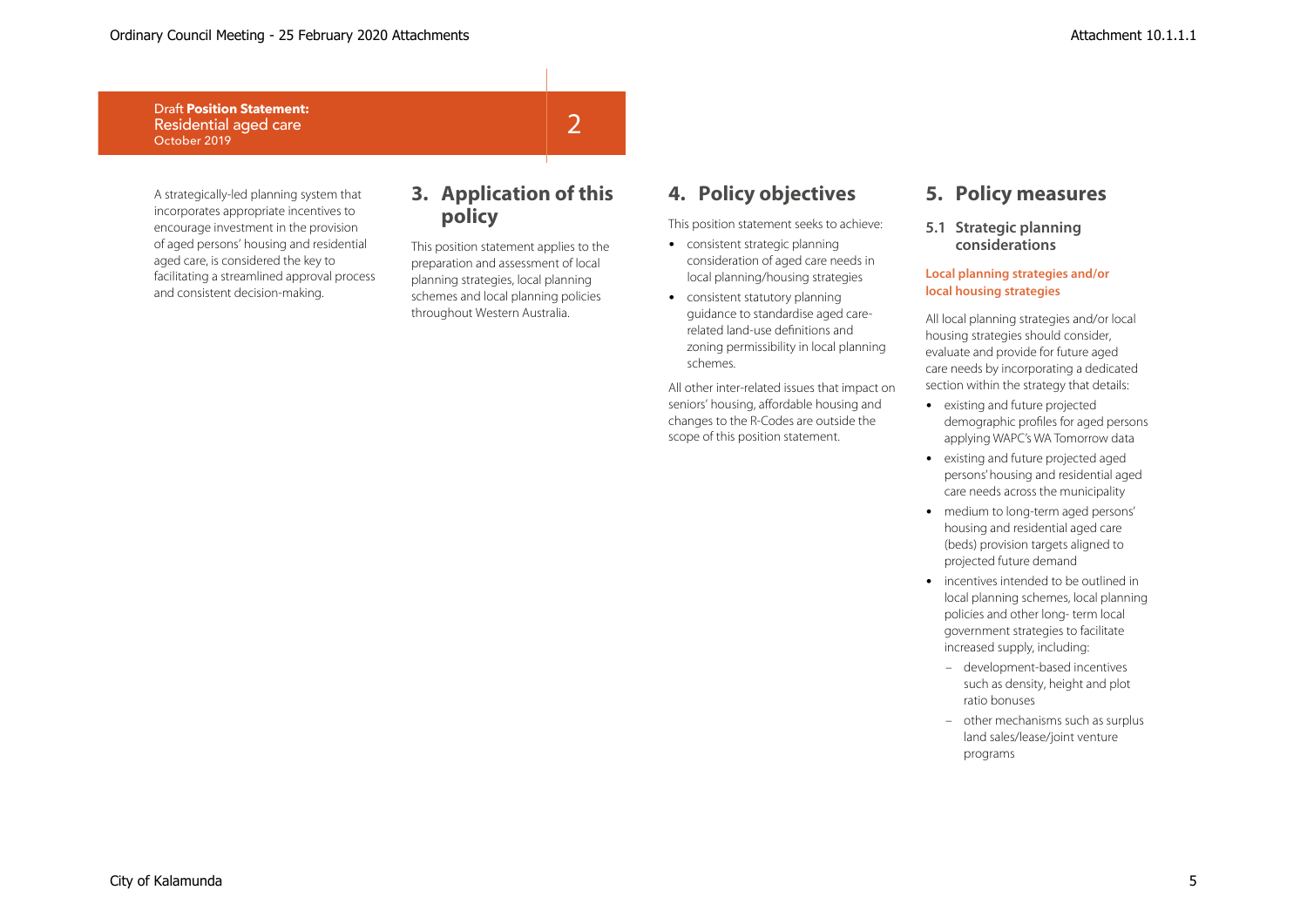- the identification of suitable sites based on appropriate locational criteria such as zoning, proximity and accessibility to services
- consideration of acceptable development standards, including built form outcomes, design criteria, streetscape requirements, permissible height, density and development setbacks.

Future residential aged care needs identified in local planning strategies and/ or local housing strategies must translate into locations, sites and densities in local planning schemes in accordance with the statutory planning requirements below.

#### **Local planning policies**

It is preferable for a local government's position on aged care to be formalised within a local planning strategy and/ or local housing strategy. Where this is not possible, or as an interim measure, local planning policies may be used to supplement the local government's position on aged persons' housing and residential aged care facilities.

#### **5.2 STATUTORY PLANNING REQUIREMENTS**

3

#### **Local planning schemes**

Local planning schemes should align to the local planning strategy and/or local housing strategy content to facilitate the streamlined delivery of identified aged care needs.

Where applicable, local planning schemes should contain the following land use definitions:

#### **Residential aged care facility:**

a residential facility providing personal and/or nursing care primarily to aged or dependent persons which, as well as accommodation, includes appropriate staffing to meet the nursing and personal care needs of residents; meals and cleaning services; furnishings, furniture and equipment. This may consist of multiple components that include residential respite (short-term) care, aged or dependent persons' dwellings and a retirement village, but does not include a hospital, rehabilitation or psychiatric facility.

**Retirement village:** a development with self-contained, independent dwellings for aged or dependent persons together with communal amenities and land uses incidental and ancillary to the provision of such accommodation, but does not include a development which includes these features as a component of a residential aged care facility.

Where applicable, 'residential aged care facility' and 'retirement village' should be classified as permitted 'P' land uses in residential zones in the local planning scheme zoning and land use classification tables, unless sufficient justification on proper and orderly planning and locational grounds is provided by the local government to otherwise allocate a discretionary 'D' or 'A' land use permissibility.

In industrial or similar zones where sensitive land use conflict exists, residential aged care facilities and retirement villages should be prohibited 'X' land uses. In all other zones, such as rural, residential aged care facilities and retirement villages should be discretionary 'D' or 'A' land uses.

Incidental and ancillary amenities and land-uses associated with and supporting residential aged care facilities and retirement villages (for example medical consulting room, pharmacy, café and the like) that are accessible for residents only should be considered and determined under the above new land-use definitions.

Amenities and land uses associated with and supporting residential aged care facilities and retirement villages that are accessible to both residents and the

general public should be considered as separate use classes and determined in accordance with the land use classification table under the local planning scheme.

All other aged care-related development proposals that fall outside the above new land use definitions should be considered and determined under the R-Codes and appropriate zoning and land use classification table in the local planning scheme.

#### **Development approvals for residential aged care facilities and retirement villages**

Residential aged care facilities and retirement villages are encouraged within residential zones, in line with the local strategic planning framework (section 5.1).

A Local Development Plan (LDP) should be prepared if development standards for residential aged care facilities and retirement villages are not specified in the local planning scheme or strategic planning framework.

A LDP should ensure the development is compatible and integrated with streetscape(s) and existing or future desired built form of the locality. LDPs must outline built form requirements, including, but not limited to, building height bulk and scale, open space, setback, access, parking, landscaping, servicing and drainage, visual privacy, solar access and other relevant development requirements.